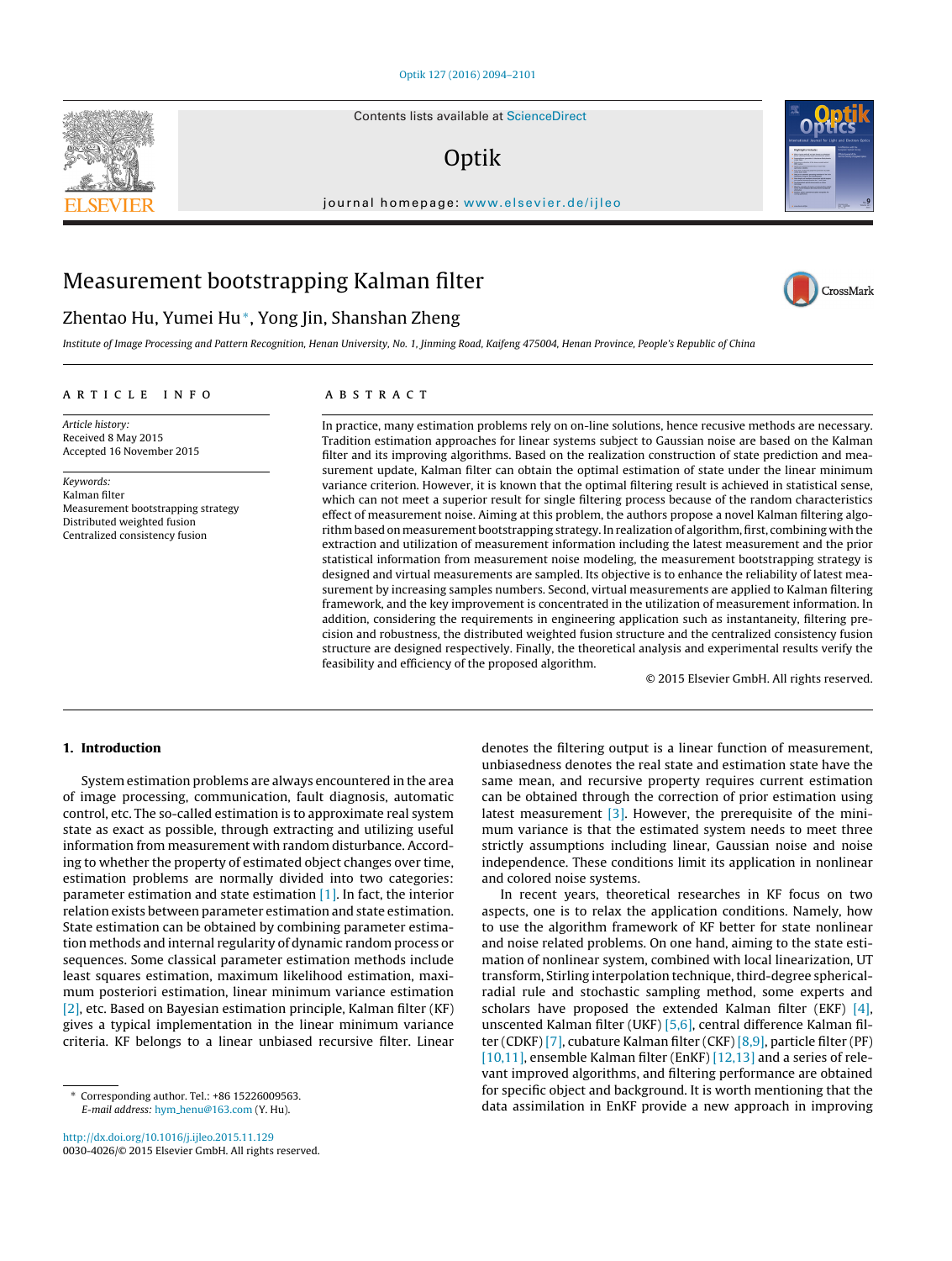the adverse effect on filtering precision caused by single measurement uncertainty. And the design of measurement bootstrapping strategy in paper is also motivated by this method. On the other hand, aiming to the noise related problem, state dimension augment, measurement dimension augment and model reconstruction are most commonly treatment methods. The other aspect is about how to improve Kalman filtering precision. It is known that filtering precision of KF is restricted by three main arguments. First, the selection of filtering initial value, according to the implementation mechanism of KF, the initial value is unrelated to steady-state error, but it has an effect on the convergence time. Second, the error modeling of system noise, this parameter depends on the cognition of system state evolution. Third, the error modeling of measurement noise, it depends on sensor's accuracy. The higher accuracy of sensor leads to the better filtering performance. Aiming at the third argument, the simplest solution is to select sensor with higher accuracy. However, it is no doubt that the hardware cost will be increased correspondingly. In addition, a common solution is to utilize multi-source information fusion technology [\[2\].](#page--1-0) Namely, it takes a mechanism of combining software and hardware. In order to obtain a satisfactory filtering precision, the number of sensors needs to be configured rationally and weighted fusion methods need to be exactly selected. As a result, this method is lack of universality to objects in application. To solve the above problem, a novel the realization framework of KF based on measurement bootstrapping strategy is proposed, and the filtering precision is improved without additional hardware cost. The algorithm realization depends on the further extraction and utilization of the priori modeling information of measurement system. In addition, implementation structure is given in two forms. Namely, distributed weighted fusion and centralized consistency weighted fusion, and the algorithm performances are compared and analyzed in simulation experiments.

#### **2. The standard Kalman filter**

Consider a linear-Gaussian time-varying system state space model

$$
\boldsymbol{x}_k = \boldsymbol{F}_{k-1}\boldsymbol{x}_{k-1} + \boldsymbol{\Gamma}_{k-1}\boldsymbol{u}_{k-1} \tag{1}
$$

$$
\mathbf{z}_k = \mathbf{H}_k \mathbf{x}_k + \mathbf{v}_k \tag{2}
$$

where  $x_k$  and  $z_k$  are the state and the measurement vector at time k, respectively.  $\mathbf{F}_{k-1}$  and  $\mathbf{H}_k$  are known as matrices with compatible dimension, The process noise  $\mathbf{u}_{k-1}$  and the measurement noise  $v_k$  are uncorrelated zero-mean white Gaussian processes, and  $\mathbf{u}_k \sim \mathbf{N}$   $(0, \sigma_{\mathbf{u}_k}^2)$ ,  $\mathbf{v}_k \sim \mathbf{N}$   $(0, \sigma_{\mathbf{v}_k}^2)$ . The goal of state estimation is to approximate real state based on measurement sequences  $\mathbf{Z}_k = \{z_1, z_2, \ldots, z_k\}$ . Based on Bayesian estimation principle, KF is requiring estimation in linear minimum variance criteria. And is recursive estimation in linear minimum variance criteria. And it contains two processes: state one-step prediction and measurement update. The specific implementation is as follows.

First, initializing state  $\hat{\boldsymbol{x}}_{0|0}$  and estimation error covariance  $\boldsymbol{P}_{0|0}$ 

$$
\hat{\mathbf{x}}_{0|0} = \mathbf{x}_0 \tag{3}
$$

$$
\boldsymbol{P}_{0|0} = \boldsymbol{P}_0 \tag{4}
$$

Second, calculating state one-step prediction  $\mathbf{z}_{k,m}^l$  and state<br>a stap prediction error covariance  $\mathbf{p}_{k,k,m}$  based on the priori one-step prediction error covariance **<sup>P</sup>**k|k−<sup>1</sup> based on the priori information of system model

$$
\hat{\boldsymbol{x}}_{k|k-1} = \boldsymbol{F}_{k-1} \hat{\boldsymbol{x}}_{k-1|k-1} \tag{5}
$$

$$
\boldsymbol{P}_{k|k-1} = \boldsymbol{F}_{k-1} P_{k-1|k-1} \boldsymbol{F}_{k-1}^T + \boldsymbol{\Gamma}_{k-1} \boldsymbol{\sigma}_{u_{k-1}}^2 \boldsymbol{\Gamma}_{k-1}^T
$$
(6)

Finally, calculating current state estimation  $\hat{\mathbf{x}}_{k|k}$  and its error **contained** covariance matrix  $P_{k|k}$ 

$$
\boldsymbol{K}_k = \boldsymbol{P}_{k|k-1} \boldsymbol{H}_k^T \left( \boldsymbol{H}_k \boldsymbol{P}_{k|k-1} \boldsymbol{H}_k^T + \sigma_{v_k}^2 \right) \tag{7}
$$

$$
\hat{\boldsymbol{x}}_{k|k} = \hat{\boldsymbol{x}}_{k|k-1} + \boldsymbol{K}_k \left( \boldsymbol{z}_k - \boldsymbol{H}_k \hat{\boldsymbol{x}}_{k|k-1} \right) \tag{8}
$$

$$
\boldsymbol{P}_{k|k} = \boldsymbol{P}_{k|k-1} + \boldsymbol{K}_k \boldsymbol{H}_k \boldsymbol{P}_{k|k-1} \tag{9}
$$

Note that  $K_k$  is the filter gain matrix at time  $k$ , it is used to measure the utilization level of the latest measurement in current state estimation.

#### **3. The Kalman filter based on measurement bootstrapping strategy**

The standard KF is able to obtain linear unbiased minimum variance estimation, when the system is linear and Gaussian. In algorithm mechanism, the state one-step prediction link is mainly used to achieve the utilization of the modeling information of system state evolution, while the measurement update link is mainly used to achieve the extraction of the latest measurement. Therefore, to improve the cognitive of estimated system and improving modeling accuracy of system state evolution process is a valid way to enhance the state estimation precision. However, the method restricted by objective conditions in some practical engineering application is difficult to achieve. For example, the estimated system state is actually unknown and/or uncertain. In addition, to rich measurement information and combine with multi-source information fusion technology is another possible way to enhance state estimation precision. But if multiple sensors are adopted, the hardware cost of measurement system will increase inevitably. Meanwhile, the choice of sensors accuracy, position configuration and random fault of sensors need be taken into account. Based on the above analysis, the advantages of multi-source information fusion method for data processing can be used for reference. Through building and utilizing virtual measurements rationally, the measurement reliability of system state is enhanced without increasing hardware cost (the number of sensors and accuracy), so that the adverse effect on filtering precision caused by measurement noise randomness is degenerated. On this basis, the distributed weighted fusion structure and the centralized consistency fusion structure are two implementations designed respectively.

#### 3.1. The measurement bootstrapping strategy

At current time  $k$ , the measurement  $z_k$  of estimated system, there is measurement noise statistics information, namely, measurement noise variance  $\sigma_{v_k}^2$ . Besides,  $H_k x_k$  related to modeling. The value of  $\sigma_{\nu_k}^2$  depends on sensor's accuracy. Considering the two types of information mentioned above the virtual measurement types of information mentioned above, the virtual measurement are built as follows

$$
z_{k,m}^i = z_k + \sum_{m=1}^m v_{k,m}^i
$$
  
=  $H_k x_k + v_k + \sum_{m=1}^M v_{k,m}^i$   
 $m = 1, 2, ..., M; i = 1, 2, ..., N$  (10)

where,  $\mathbf{z}_{k,m}^l$  represents the *i*th virtual measurement in vir-<br>tual measurement est *of* a sed *u* are gave mean Gaussian tual measurement set.  $\mathbf{v}_{k,m}^i$  and  $\mathbf{v}_k$  are zero mean Gaussian noise, and Cov  $\left[\mathbf{v}_{k,m}^i, \mathbf{v}_k\right] = 0$ , Cov  $\left[\mathbf{v}_{k,m}^i, \mathbf{v}_{k,m}^{\zeta}\right] = \begin{cases} \sigma_{\mathbf{v}_k}^2 & i = \zeta \\ 0 & i \neq \zeta \end{cases}$ . The real measurement  $z_k$  is a constant when it is obtained from the sensor system at time *k*. Therefore  $\mathbf{z}_{k,m}^l$  and  $\mathbf{z}_{k,m}^l$  are